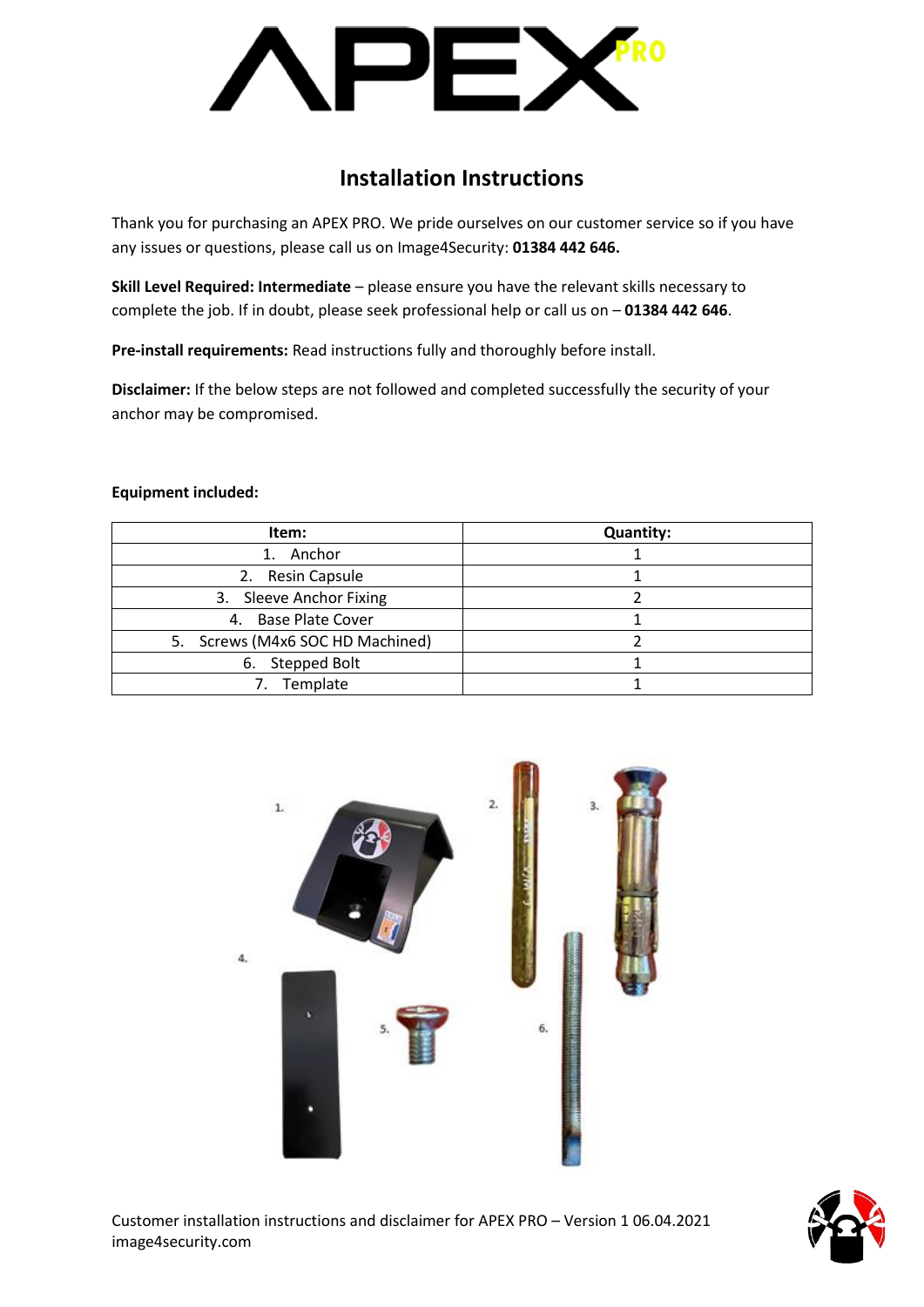

## **Floor Template:**



### **Tools Required:**

| SDS Drill and Bit 160    | Grip                     |
|--------------------------|--------------------------|
| Masonry Drill and Bit 60 | Allen Key 2.5mm and 6mm  |
| <b>Metal Detector</b>    | <b>Hole Brush/Blower</b> |

### **Installation Instructions:**

- 1. Choose a clear and flat space to locate your anchor with at least 80mm depth of concrete. This is crucial to the overall security of the diamond anchor rating.
- 2. Check floor using metal detector for any pipe work.
- 3. Remove anchor from wooden template (which is held by two base plate screws CSK socket head M4x6mm – keep these safe).
- 4. Place wooden template in chosen location. Mark three-hole centres, as template above, by drilling through the template with a masonry drill equal to or less than 6∅.
- 5. Remove template and open up all three holes to  $16\%$  to a depth of 80mm.
- 6. Ensure all three holes are to the required depth and diameter.
- 7. Thoroughly clean out all three holes and surrounding area using hole brush and blower using the following sequence: 2x blow, 2x brush, 2x blow, 2x brush, 2x blow.
- 8. As template above, insert the two sleeve anchors into the two outer holes use hammer if needed, ensure sleeves are flush with the floor surface.
- 9. Remove bolts from sleeves and keep to one side.
- 10. Insert the stepped bolt into the underside of the anchor. Tighten fully using grip.